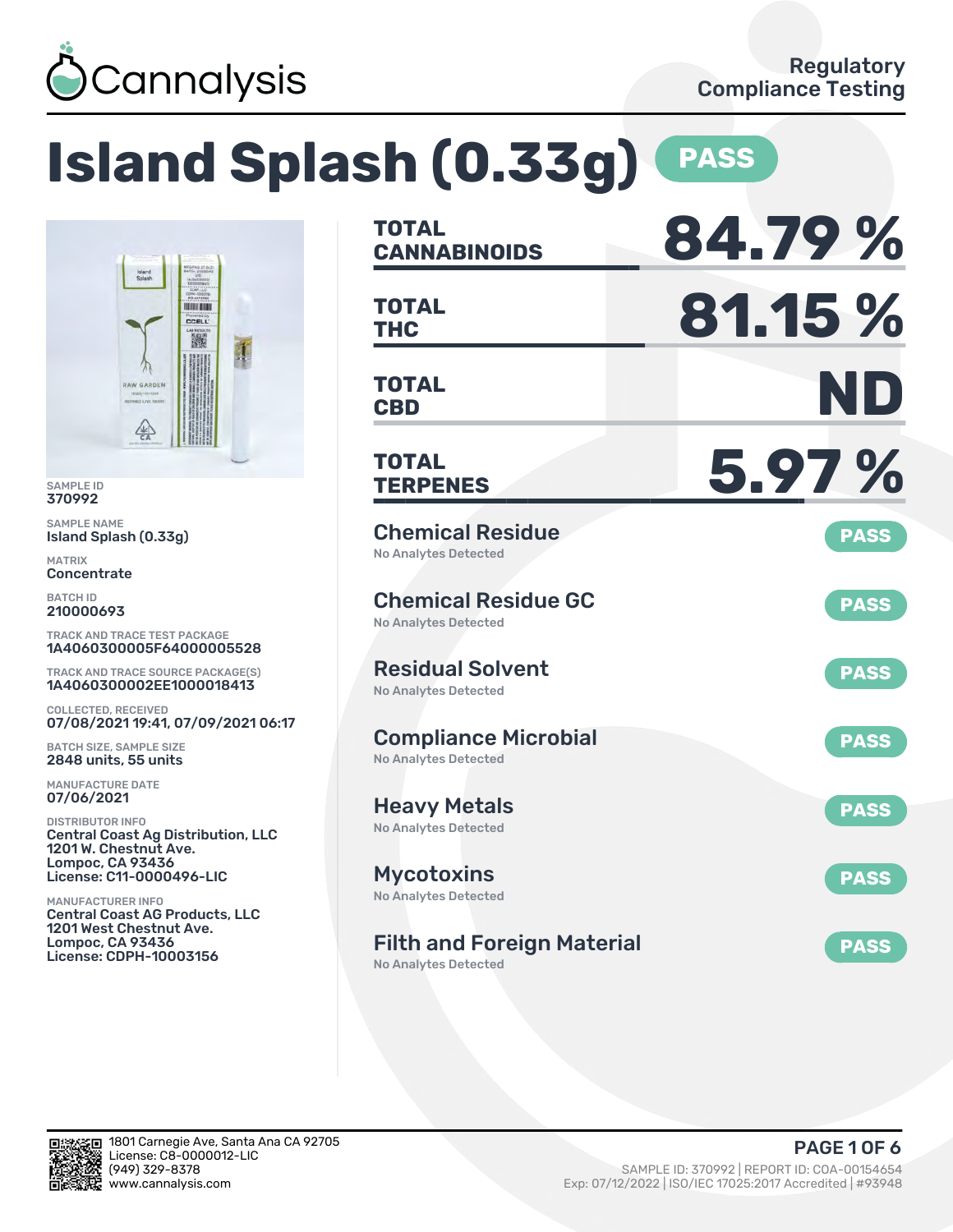

# CANNABINOID ANALYSIS

Total THC,CBD value(s) have been decarboxylated.

| TOTAL THC:          | 811.5 mg/g (81.15 %), 267.8 mg per package |
|---------------------|--------------------------------------------|
| TOTAL CBD:          | ND.                                        |
| TOTAL CANNABINOIDS: | 847.9 mg/g (84.79 %)                       |

UNIT OF MEASUREMENT: Milligrams per Gram(mg/g)

| <b>ANALYTE</b>         | <b>RESULT</b>           | LOD    | <b>LLOO</b> | <b>ANALYTE</b> | <b>RESULT</b>        | <b>LOD</b> | <b>LLOO</b> |
|------------------------|-------------------------|--------|-------------|----------------|----------------------|------------|-------------|
| THCa                   | ND                      | 0.2000 | 0.4000      | CBDv           | ND                   | 0.2000     | 0.4000      |
| D9THC                  | 811.5 mg/g (81.15 %)    | 0.2000 | 0.4000      | CBGa           | ND                   | 0.2000     | 0.4000      |
| D8THC                  | ND                      | 0.2000 | 0.4000      | CBG            | 31.65 mg/g (3.165 %) | 0.2000     | 0.4000      |
| <b>THC<sub>v</sub></b> | 4.666 mg/g $(0.4666\%)$ | 0.2000 | 0.4000      | <b>CBN</b>     | ND                   | 0.2000     | 0.4000      |
| CBDa                   | <b>ND</b>               | 0.2000 | 0.4000      | CBC            | <b>ND</b>            | 0.2000     | 0.4000      |
| CBD                    | <b>ND</b>               | 0.2000 | 0.4000      |                |                      |            |             |
|                        |                         |        |             |                |                      |            |             |

#### ADDITIONAL INFORMATION

| Method:              | SOP-TECH-001 | Sample Prepped: 07/09/2021 13:26  | Sample Approved: 07/10/2021 13:07  |  |
|----------------------|--------------|-----------------------------------|------------------------------------|--|
| Instrument: UPLC-DAD |              | Sample Analyzed: 07/09/2021 13:43 | Prep-Analytical Batch: 30838-25013 |  |



## TERPENE ANALYSIS

| <b>TOTAL TERPENES:</b>                                                        |                                                   | 59.74 mg/g (5.974 %) |      |  |  |  |  |  |
|-------------------------------------------------------------------------------|---------------------------------------------------|----------------------|------|--|--|--|--|--|
| <b>UNIT OF MEASUREMENT:</b>                                                   | Milligrams per Gram(mg/g)                         |                      |      |  |  |  |  |  |
| <b>ANALYTE</b>                                                                | <b>RESULT</b>                                     | LOD                  | LLO  |  |  |  |  |  |
| 3-Carene                                                                      | <b>ND</b>                                         | 1.000                | 2.50 |  |  |  |  |  |
| Alpha cedrene                                                                 | ND.                                               | 1.000                | 2.5( |  |  |  |  |  |
| Alpha pinene                                                                  | 2.530 mg/g $(0.2530\%)$                           | 0.1000               | 1.00 |  |  |  |  |  |
| Alpha terpineol                                                               | 0.8833 mg/g (0.0883 %)                            | 0.3260               | 0.65 |  |  |  |  |  |
| Beta myrcene                                                                  | 11.19 mg/g (1.119 %)                              | 0.5000               | 1.00 |  |  |  |  |  |
| Borneol                                                                       | ND.                                               | 1.000                | 2.5( |  |  |  |  |  |
| Camphor                                                                       | <b>ND</b>                                         | 0.1000               | 0.5( |  |  |  |  |  |
| Cedrol                                                                        | <b>ND</b>                                         | 0.5000               | 1.00 |  |  |  |  |  |
| Cis nerolidol                                                                 | ND.                                               | 2.500                | 5.0( |  |  |  |  |  |
| Fenchol                                                                       | <lloo< td=""><td>0.5000</td><td>1.00</td></lloo<> | 0.5000               | 1.00 |  |  |  |  |  |
| Gamma terpinene                                                               | <lloq< td=""><td>0.1000</td><td>0.5(</td></lloq<> | 0.1000               | 0.5( |  |  |  |  |  |
| Geranyl acetate                                                               | ND.                                               | 0.1000               | 0.5( |  |  |  |  |  |
| Isoborneol                                                                    | ND.                                               | 0.5000               | 1.00 |  |  |  |  |  |
| Limonene                                                                      | 13.27 mg/g (1.327 %)                              | 0.5000               | 2.5( |  |  |  |  |  |
| Menthol                                                                       | <b>ND</b>                                         | 1.000                | 2.5( |  |  |  |  |  |
| Ocimene <sub>2</sub>                                                          | 2.324 mg/g $(0.2324\%)$                           | 0.3450               | 1.72 |  |  |  |  |  |
| P-mentha-1,5-diene <ll0q< td=""><td></td><td>0.5000</td><td>1.00</td></ll0q<> |                                                   | 0.5000               | 1.00 |  |  |  |  |  |
| Sabinene                                                                      | <b>ND</b>                                         | 0.5000               | 1.00 |  |  |  |  |  |
| Trans beta farnesene ND                                                       |                                                   | 2.500                | 5.0( |  |  |  |  |  |
| Trans nerolidol                                                               | <b>ND</b>                                         | 0.5000               | 2.5( |  |  |  |  |  |
|                                                                               |                                                   |                      |      |  |  |  |  |  |

| ANALYTE                                                                                                                                         | <b>RESULT</b>                                                                                                               | <b>LOD</b> | <b>LLOQ</b> | <b>ANALYTE</b>      | <b>RESULT</b>                                       | LOD    | <b>LLOQ</b> |
|-------------------------------------------------------------------------------------------------------------------------------------------------|-----------------------------------------------------------------------------------------------------------------------------|------------|-------------|---------------------|-----------------------------------------------------|--------|-------------|
| 3-Carene                                                                                                                                        | <b>ND</b>                                                                                                                   | 1.000      | 2.500       | Alpha bisabolol     | <lloq< td=""><td>0.1000</td><td>0.5000</td></lloq<> | 0.1000 | 0.5000      |
| Alpha cedrene                                                                                                                                   | <b>ND</b>                                                                                                                   | 1.000      | 2.500       | Alpha humulene      | <lloq< td=""><td>0.5000</td><td>1.000</td></lloq<>  | 0.5000 | 1.000       |
| Alpha pinene                                                                                                                                    | 2.530 mg/g (0.2530 %)                                                                                                       | 0.1000     | 1.000       | Alpha terpinene     | <b>ND</b>                                           | 0.5000 | 1.000       |
| Alpha terpineol                                                                                                                                 | $0.8833$ mg/g $(0.0883\%)$                                                                                                  | 0.3260     | 0.6520      | Beta caryophyllene  | 3.271 mg/g (0.3271%)                                | 0.5000 | 1.000       |
| Beta myrcene                                                                                                                                    | 11.19 mg/g (1.119 %)                                                                                                        | 0.5000     | 1.000       | Beta pinene         | 3.244 mg/g (0.3244 %)                               | 0.6070 | 1.214       |
| Borneol                                                                                                                                         | <b>ND</b>                                                                                                                   | 1.000      | 2.500       | Camphene            | <b>ND</b>                                           | 0.5000 | 1.000       |
| Camphor                                                                                                                                         | <b>ND</b>                                                                                                                   | 0.1000     | 0.5000      | Caryophyllene oxide | <b>ND</b>                                           | 0.5000 | 2.500       |
| Cedrol                                                                                                                                          | <b>ND</b>                                                                                                                   | 0.5000     | 1.000       | Cis geraniol        | <b>ND</b>                                           | 1.000  | 2.500       |
| Cis nerolidol                                                                                                                                   | <b>ND</b>                                                                                                                   | 2.500      | 5.000       | Eucalyptol          | <ll0q< td=""><td>0.1000</td><td>0.5000</td></ll0q<> | 0.1000 | 0.5000      |
| Fenchol                                                                                                                                         | <lloq< td=""><td>0.5000</td><td>1.000</td><td>Fenchone</td><td><b>ND</b></td><td>0.1000</td><td>0.5000</td></lloq<>         | 0.5000     | 1.000       | Fenchone            | <b>ND</b>                                           | 0.1000 | 0.5000      |
| Gamma terpinene                                                                                                                                 | <ll0q< td=""><td>0.1000</td><td>0.5000</td><td>Gamma terpineol</td><td><b>ND</b></td><td>0.2090</td><td>0.5230</td></ll0q<> | 0.1000     | 0.5000      | Gamma terpineol     | <b>ND</b>                                           | 0.2090 | 0.5230      |
| Geranyl acetate                                                                                                                                 | ND.                                                                                                                         | 0.1000     | 0.5000      | Guaiol              | <b>ND</b>                                           | 2.500  | 5.000       |
| Isoborneol                                                                                                                                      | <b>ND</b>                                                                                                                   | 0.5000     | 1.000       | Isopulegol          | <b>ND</b>                                           | 2.500  | 5.000       |
| Limonene                                                                                                                                        | 13.27 mg/g (1.327 %)                                                                                                        | 0.5000     | 2.500       | Linalool            | 1.418 mg/g $(0.1418\%)$                             | 0.5000 | 1.000       |
| Menthol                                                                                                                                         | <b>ND</b>                                                                                                                   | 1.000      | 2.500       | Ocimene 1           | <b>ND</b>                                           | 0.1550 | 0.3100      |
| Ocimene 2                                                                                                                                       | 2.324 mg/g (0.2324 %)                                                                                                       | 0.3450     | 1.725       | P-cymene            | <b>ND</b>                                           | 0.5230 | 1.045       |
| P-mentha-1,5-diene <lloq< td=""><td></td><td>0.5000</td><td>1.000</td><td>Pulegone</td><td><b>ND</b></td><td>0.1000</td><td>0.5000</td></lloq<> |                                                                                                                             | 0.5000     | 1.000       | Pulegone            | <b>ND</b>                                           | 0.1000 | 0.5000      |
| Sabinene                                                                                                                                        | <b>ND</b>                                                                                                                   | 0.5000     | 1.000       | Terpinolene         | 21.60 mg/g (2.160 %)                                | 0.1000 | 0.5000      |
| Trans beta farnesene ND                                                                                                                         |                                                                                                                             | 2.500      | 5.000       | Trans geraniol      | <b>ND</b>                                           | 0.5000 | 2.500       |
| Trans nerolidol                                                                                                                                 | <b>ND</b>                                                                                                                   | 0.5000     | 2.500       | Valencene           | <b>ND</b>                                           | 0.5000 | 1.000       |
|                                                                                                                                                 |                                                                                                                             |            |             |                     |                                                     |        |             |

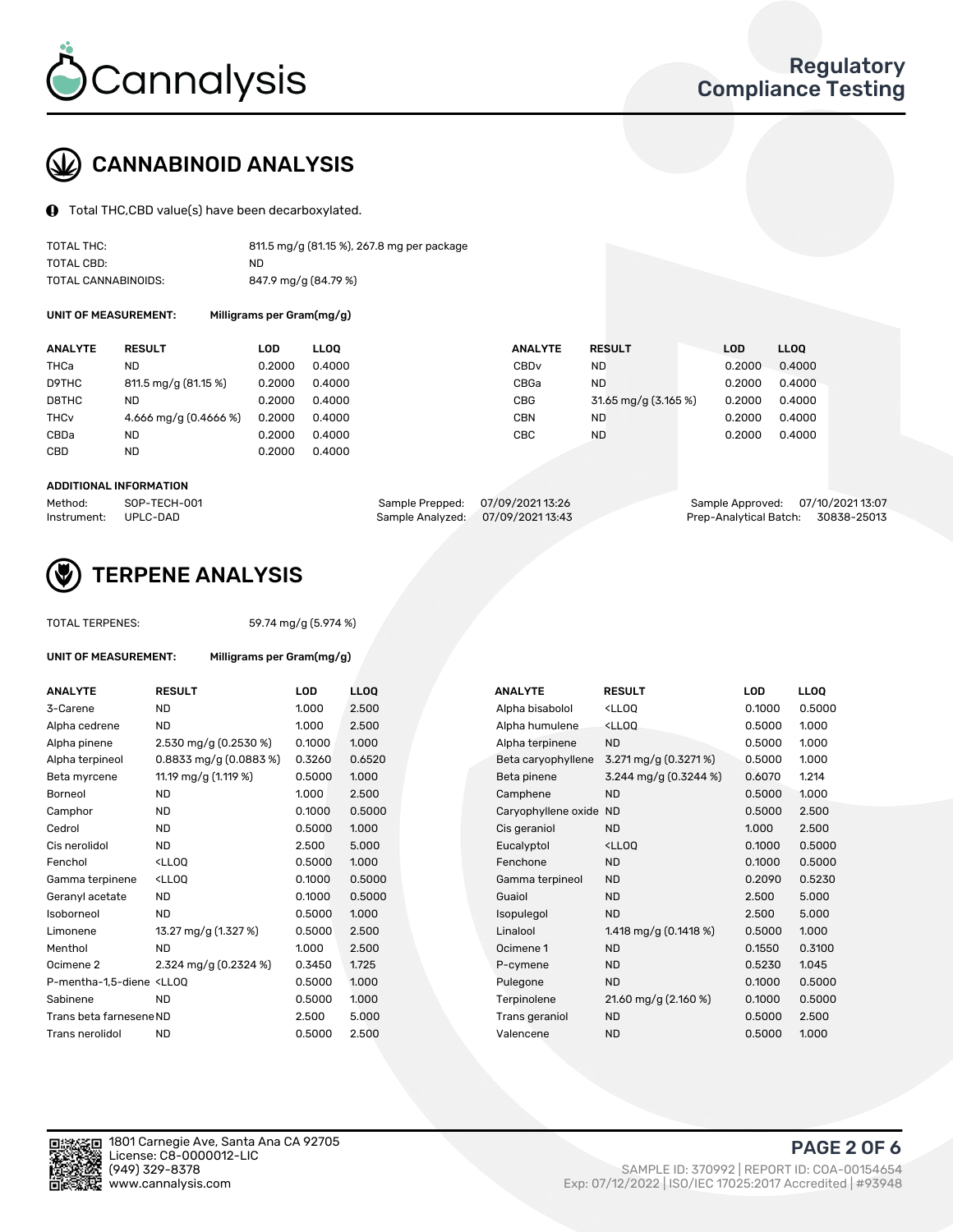

### Regulatory Compliance Testing

#### ADDITIONAL INFORMATION

Method: SOP-TECH-027 Sample Prepped: 07/09/2021 14:26 Sample Approved: 07/12/2021 11:17 Prep-Analytical Batch: 30841-25017



CHEMICAL RESIDUE ANALYSIS PASS

UNIT OF MEASUREMENT: Micrograms per Gram(ug/g)

| <b>ANALYTE</b>    | <b>RESULT</b> | LOD    | LL <sub>OO</sub> | <b>ACTION LEVEL</b> |      | <b>ANALYTE</b>      | <b>RESULT</b> | LOD    | <b>LLOQ</b> | <b>ACTION LEVEL</b> |      |
|-------------------|---------------|--------|------------------|---------------------|------|---------------------|---------------|--------|-------------|---------------------|------|
| Abamectin         | <b>ND</b>     | 0.0200 | 0.0400           | 0.1000              | Pass | Acephate            | <b>ND</b>     | 0.0200 | 0.0400      | 0.1000              | Pass |
| Acequinocyl       | <b>ND</b>     | 0.0200 | 0.0400           | 0.1000              | Pass | Acetamiprid         | <b>ND</b>     | 0.0200 | 0.0400      | 0.1000              | Pass |
| Aldicarb          | <b>ND</b>     | 0.0200 | 0.0400           | 0.0                 | Pass | Azoxystrobin        | <b>ND</b>     | 0.0200 | 0.0400      | 0.1000              | Pass |
| Bifenazate        | <b>ND</b>     | 0.0200 | 0.0400           | 0.1000              | Pass | <b>Bifenthrin</b>   | <b>ND</b>     | 0.0200 | 0.0400      | 3.000               | Pass |
| <b>Boscalid</b>   | <b>ND</b>     | 0.0200 | 0.0400           | 0.1000              | Pass | Carbaryl            | <b>ND</b>     | 0.0200 | 0.0400      | 0.5000              | Pass |
| Carbofuran        | <b>ND</b>     | 0.0200 | 0.0400           | 0.0                 | Pass | Chlorantraniliprole | <b>ND</b>     | 0.0200 | 0.0400      | 10.00               | Pass |
| Clofentezine      | <b>ND</b>     | 0.0200 | 0.0400           | 0.1000              | Pass | Coumaphos           | <b>ND</b>     | 0.0200 | 0.0400      | 0.0                 | Pass |
| Cyfluthrin        | <b>ND</b>     | 0.4000 | 1.000            | 2.000               | Pass | Cypermethrin        | <b>ND</b>     | 0.4000 | 1.000       | 1.000               | Pass |
| Daminozide        | <b>ND</b>     | 0.0200 | 0.0400           | 0.0                 | Pass | Diazinon            | <b>ND</b>     | 0.0200 | 0.0400      | 0.1000              | Pass |
| <b>Dichlorvos</b> | <b>ND</b>     | 0.0200 | 0.0400           | 0.0                 | Pass | Dimethoate          | <b>ND</b>     | 0.0200 | 0.0400      | 0.0                 | Pass |
| Dimethomorph      | <b>ND</b>     | 0.0200 | 0.0400           | 2.000               | Pass | Ethoprophos         | <b>ND</b>     | 0.0200 | 0.0400      | 0.0                 | Pass |
| Etofenprox        | <b>ND</b>     | 0.0200 | 0.0400           | 0.0                 | Pass | Etoxazole           | <b>ND</b>     | 0.0200 | 0.0400      | 0.1000              | Pass |
| Fenhexamid        | <b>ND</b>     | 0.0200 | 0.0400           | 0.1000              | Pass | Fenoxycarb          | <b>ND</b>     | 0.0200 | 0.0400      | 0.0                 | Pass |
| Fenpyroximate     | <b>ND</b>     | 0.0200 | 0.0400           | 0.1000              | Pass | Fipronil            | <b>ND</b>     | 0.0400 | 0.1000      | 0.0                 | Pass |
| Flonicamid        | <b>ND</b>     | 0.0200 | 0.0400           | 0.1000              | Pass | Fludioxonil         | <b>ND</b>     | 0.0200 | 0.0400      | 0.1000              | Pass |
| Hexythiazox       | <b>ND</b>     | 0.0200 | 0.0400           | 0.1000              | Pass | Imazalil            | <b>ND</b>     | 0.0200 | 0.0400      | 0.0                 | Pass |
| Imidacloprid      | <b>ND</b>     | 0.0200 | 0.0400           | 5.000               | Pass | Kresoxim methyl     | <b>ND</b>     | 0.0200 | 0.0400      | 0.1000              | Pass |
| Malathion         | <b>ND</b>     | 0.0200 | 0.0400           | 0.5000              | Pass | Metalaxyl           | <b>ND</b>     | 0.0200 | 0.0400      | 2.000               | Pass |
| Methiocarb        | <b>ND</b>     | 0.0200 | 0.0400           | 0.0                 | Pass | Methomyl            | <b>ND</b>     | 0.0200 | 0.0400      | 1.000               | Pass |
| Mevinphos         | <b>ND</b>     | 0.0200 | 0.0400           | 0.0                 | Pass | Myclobutanil        | <b>ND</b>     | 0.0200 | 0.0400      | 0.1000              | Pass |
| Naled             | <b>ND</b>     | 0.0200 | 0.0400           | 0.1000              | Pass | Oxamyl              | <b>ND</b>     | 0.0200 | 0.0400      | 0.5000              | Pass |
| Paclobutrazol     | <b>ND</b>     | 0.0200 | 0.0400           | 0.0                 | Pass | Permethrins         | <b>ND</b>     | 0.0400 | 0.1000      | 0.5000              | Pass |
| Phosmet           | <b>ND</b>     | 0.0200 | 0.0400           | 0.1000              | Pass | Piperonyl butoxide  | <b>ND</b>     | 0.0200 | 0.0400      | 3.000               | Pass |
| Prallethrin       | <b>ND</b>     | 0.0200 | 0.0400           | 0.1000              | Pass | Propiconazole       | <b>ND</b>     | 0.0200 | 0.0400      | 0.1000              | Pass |
| Propoxur          | <b>ND</b>     | 0.0200 | 0.0400           | 0.0                 | Pass | Pyrethrins          | <b>ND</b>     | 0.0200 | 0.0400      | 0.5000              | Pass |
| Pyridaben         | <b>ND</b>     | 0.0200 | 0.0400           | 0.1000              | Pass | Spinetoram          | <b>ND</b>     | 0.0200 | 0.0400      | 0.1000              | Pass |
| Spinosad          | <b>ND</b>     | 0.0300 | 0.0700           | 0.1000              | Pass | Spiromesifen        | <b>ND</b>     | 0.0200 | 0.0400      | 0.1000              | Pass |
| Spirotetramat     | <b>ND</b>     | 0.0200 | 0.0400           | 0.1000              | Pass | Spiroxamine         | <b>ND</b>     | 0.0200 | 0.0400      | 0.0                 | Pass |
| Tebuconazole      | <b>ND</b>     | 0.0200 | 0.0400           | 0.1000              | Pass | Thiacloprid         | <b>ND</b>     | 0.0200 | 0.0400      | 0.0                 | Pass |
| Thiamethoxam      | <b>ND</b>     | 0.0200 | 0.0400           | 5.000               | Pass | Trifloxystrobin     | <b>ND</b>     | 0.0200 | 0.0400      | 0.1000              | Pass |
|                   |               |        |                  |                     |      |                     |               |        |             |                     |      |

#### ADDITIONAL INFORMATION

Method: SOP-TECH-002 Sample Prepped: 07/09/2021 12:39 Sample Approved: 07/12/2021 15:51<br>Instrument: LC-MS/MS Sample Analyzed: 07/09/2021 13:40 Prep-Analytical Batch: 30839-25011 Prep-Analytical Batch: 30839-25011

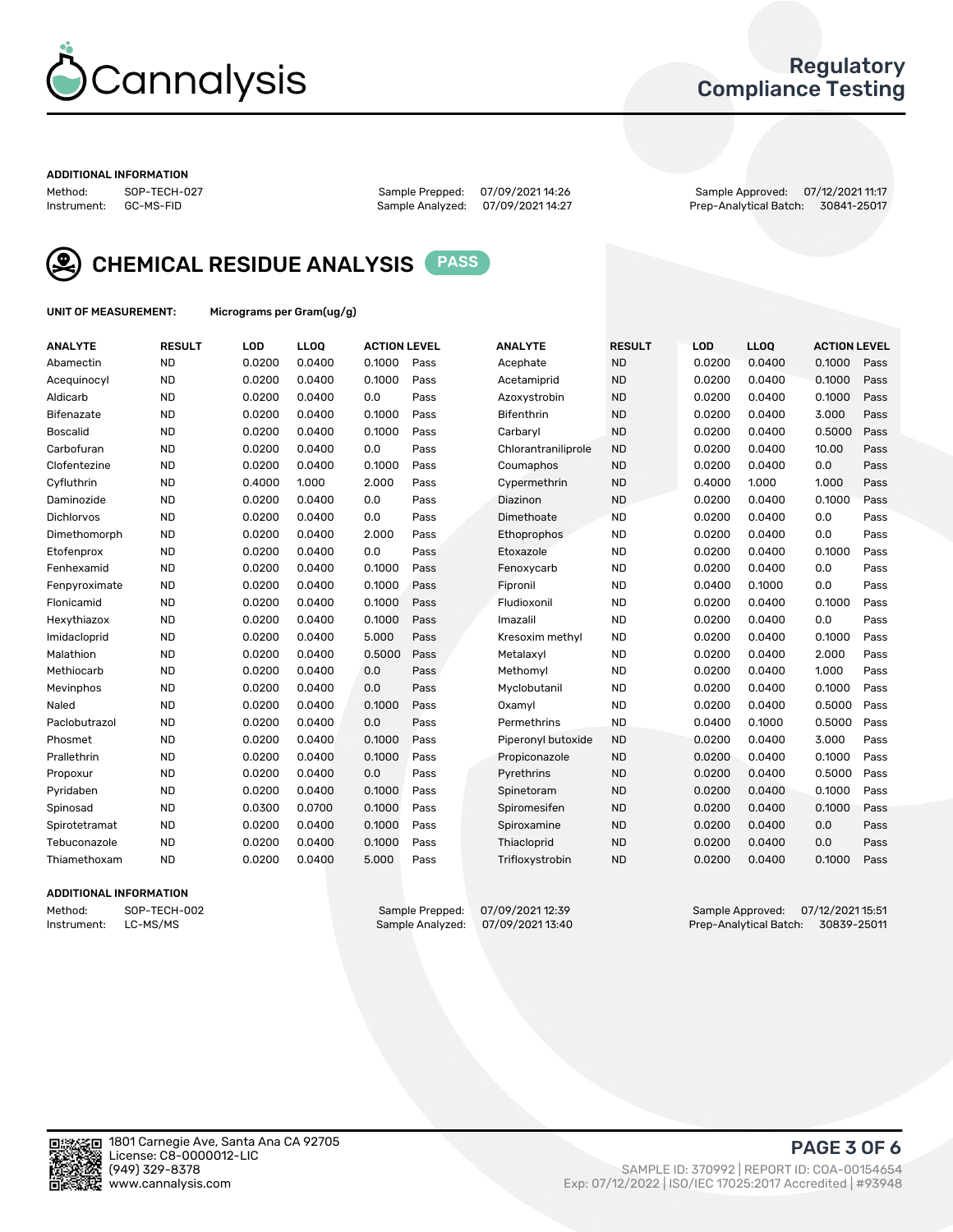

## CHEMICAL RESIDUE GC ANALYSIS PASS

| UNIT OF MEASUREMENT: | <b>Micro</b> |
|----------------------|--------------|
|----------------------|--------------|

grams per Gram(ug/g)

| <b>ANALYTE</b>         | <b>RESULT</b> | LOD    | <b>LLOO</b> | <b>ACTION LEVEL</b> |                  | <b>ANALYTE</b>   | <b>RESULT</b> | LOD              | <b>LLOO</b>            | <b>ACTION LEVEL</b> |      |
|------------------------|---------------|--------|-------------|---------------------|------------------|------------------|---------------|------------------|------------------------|---------------------|------|
| Captan                 | <b>ND</b>     | 0.1000 | 0.2000      | 0.7000              | Pass             | Chlordane        | <b>ND</b>     | 0.0109           | 0.0136                 | 0.0                 | Pass |
| Methyl parathion       | <b>ND</b>     | 0.0400 | 0.1000      | 0.0                 | Pass             | <b>PCNB</b>      | <b>ND</b>     | 0.0200           | 0.0400                 | 0.1000              | Pass |
| Chlorfenapyr           | <b>ND</b>     | 0.0800 | 0.1000      | 0.0                 | Pass             | Chlorpyrifos     | <b>ND</b>     | 0.0800           | 0.1000                 | 0.0                 | Pass |
|                        |               |        |             |                     |                  |                  |               |                  |                        |                     |      |
| ADDITIONAL INFORMATION |               |        |             |                     |                  |                  |               |                  |                        |                     |      |
| Method:                | SOP-TECH-010  |        |             |                     | Sample Prepped:  | 07/09/2021 12:39 |               | Sample Approved: |                        | 07/10/2021 12:54    |      |
| Instrument:            | GC-MS/MS      |        |             |                     | Sample Analyzed: | 07/09/2021 13:42 |               |                  | Prep-Analytical Batch: | 30840-25012         |      |
|                        |               |        |             |                     |                  |                  |               |                  |                        |                     |      |

## RESIDUAL SOLVENT ANALYSIS PASS

UNIT OF MEASUREMENT: Micrograms per Gram(ug/g)

| <b>ANALYTE</b>       | <b>RESULT</b> | LOD    | <b>LLOO</b> | <b>ACTION LEVEL</b> |      | <b>ANALYTE</b>           | <b>RESULT</b> | LOD    | LLOO  | <b>ACTION LEVEL</b> |      |
|----------------------|---------------|--------|-------------|---------------------|------|--------------------------|---------------|--------|-------|---------------------|------|
| Acetone              | <b>ND</b>     | 50.00  | 100.0       | 5000                | Pass | Acetonitrile             | <b>ND</b>     | 50.00  | 100.0 | 410.0               | Pass |
| Benzene              | <b>ND</b>     | 0.5000 | 1.000       | 1.000               | Pass | <b>Butane</b>            | <b>ND</b>     | 50.00  | 100.0 | 5000                | Pass |
| Chloroform           | <b>ND</b>     | 0.5000 | 1.000       | 1.000               | Pass | Ethanol                  | <b>ND</b>     | 50.00  | 100.0 | 5000                | Pass |
| <b>Ethyl Acetate</b> | <b>ND</b>     | 50.00  | 100.0       | 5000                | Pass | <b>Ethyl Ether</b>       | <b>ND</b>     | 50.00  | 100.0 | 5000                | Pass |
| Ethylene oxide       | <b>ND</b>     | 0.5000 | 1.000       | 1.000               | Pass | Heptane                  | <b>ND</b>     | 50.00  | 100.0 | 5000                | Pass |
| Hexane               | <b>ND</b>     | 50.00  | 100.0       | 290.0               | Pass | <b>Isopropyl Alcohol</b> | <b>ND</b>     | 50.00  | 100.0 | 5000                | Pass |
| Methanol             | <b>ND</b>     | 50.00  | 100.0       | 3000                | Pass | Methylene chloride       | <b>ND</b>     | 0.5000 | 1.000 | 1.000               | Pass |
| Pentane              | <b>ND</b>     | 50.00  | 100.0       | 5000                | Pass | Propane                  | <b>ND</b>     | 50.00  | 200.0 | 5000                | Pass |
| Toluene              | <b>ND</b>     | 50.00  | 100.0       | 890.0               | Pass | Xvlenes                  | <b>ND</b>     | 50.08  | 100.0 | 2170                | Pass |
| Trichloroethylene    | <b>ND</b>     | 0.5000 | 1.000       | 1.000               | Pass | 1.2-Dichloroethane       | <b>ND</b>     | 0.5000 | 1.000 | 1.000               | Pass |

#### ADDITIONAL INFORMATION

Method: SOP-TECH-021 Sample Prepped: 07/09/202116:15 Sample Approved: 07/10/202111:27<br>Instrument: HS-GC-MS/FID Sample Analyzed: 07/09/202116:16 Prep-Analytical Batch: 30861-25028 Prep-Analytical Batch: 30861-25028



UNIT OF MEASUREMENT: Cycle Threshold (Ct)

| <b>ANALYTE</b> | <b>RESULT</b>              | LOD   | <b>LLOO</b> |     | <b>ACTION LEVEL</b> | <b>ANALYTE</b>   | <b>RESULT</b> | LOD   | LL <sub>00</sub> |                  | <b>ACTION LEVEL</b> |
|----------------|----------------------------|-------|-------------|-----|---------------------|------------------|---------------|-------|------------------|------------------|---------------------|
| A.fumigatus    | <b>ND</b>                  | 33.00 | 0.0         | 0.0 | Pass                | A. flavus        | <b>ND</b>     | 33.00 | 0.0              | 0.0              | Pass                |
| A. niger       | <b>ND</b>                  | 33.00 | 0.0         | 0.0 | Pass                | A. terreus       | <b>ND</b>     | 33.00 | 0.0              | 0.0              | Pass                |
| <b>STEC</b>    | <b>ND</b>                  | 33.00 | 0.0         | 0.0 | Pass                | Salmonella spp   | <b>ND</b>     | 33.00 | 0.0              | 0.0              | Pass                |
|                | ADDITIONAL INFORMATION     |       |             |     |                     |                  |               |       |                  |                  |                     |
| Method:        | SOP-TECH-016, SOP-TECH-022 |       |             |     | Sample Prepped:     | 07/12/2021 08:07 |               |       | Sample Approved: | 07/12/2021 15:37 |                     |

Instrument: qPCR Sample Analyzed: 07/12/2021 08:11 Prep-Analytical Batch: 30901-25072

PAGE 4 OF 6

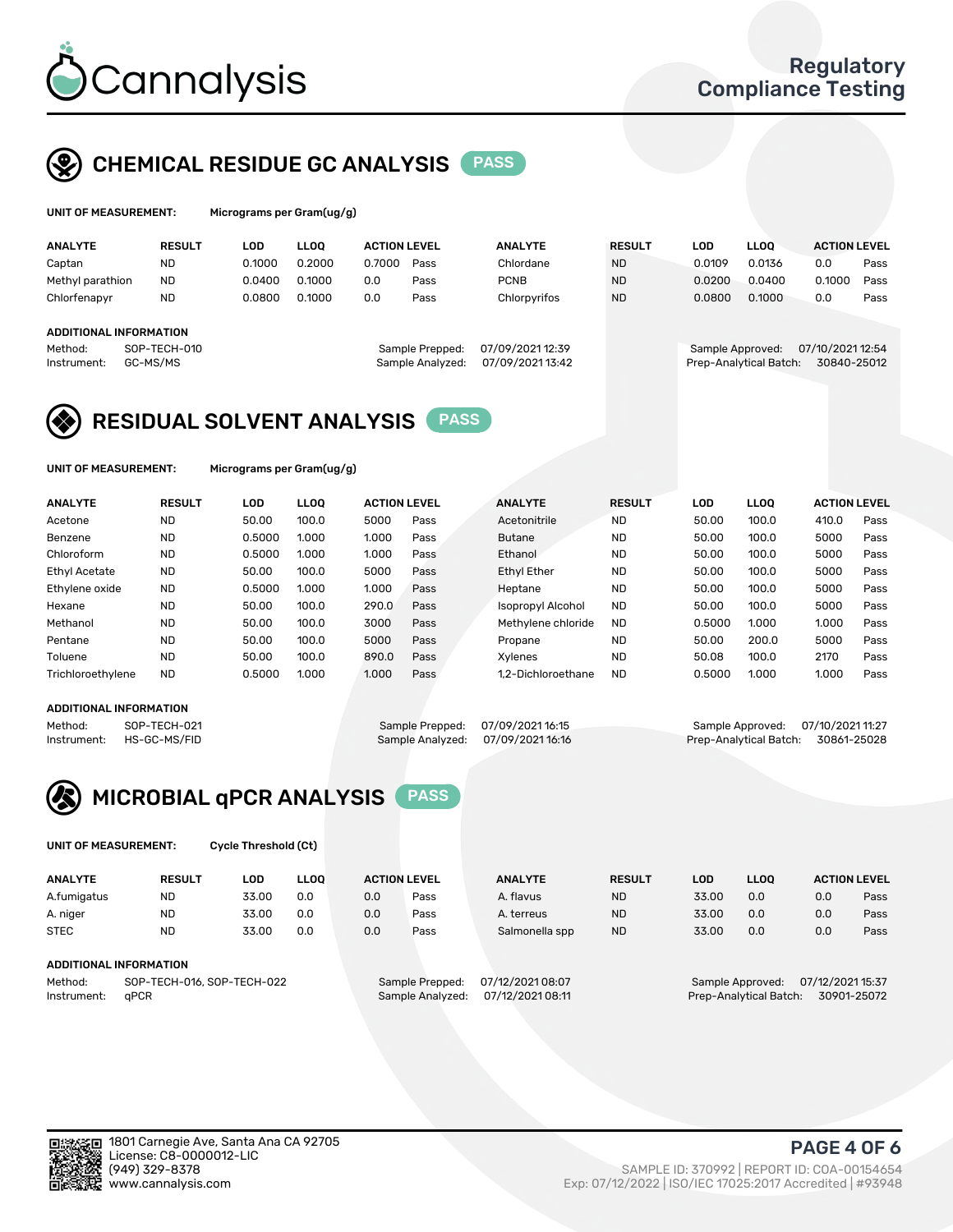



| UNIT OF MEASUREMENT: |                        |            | Micrograms per Gram(ug/g) |                     |                  |               |                  |                        |                     |  |  |  |  |  |
|----------------------|------------------------|------------|---------------------------|---------------------|------------------|---------------|------------------|------------------------|---------------------|--|--|--|--|--|
| <b>ANALYTE</b>       | <b>RESULT</b>          | <b>LOD</b> | <b>LLOO</b>               | <b>ACTION LEVEL</b> | <b>ANALYTE</b>   | <b>RESULT</b> | LOD              | <b>LLOO</b>            | <b>ACTION LEVEL</b> |  |  |  |  |  |
| Arsenic              | <b>ND</b>              | 0.0120     | 0.1000                    | 0.2000<br>Pass      | Cadmium          | <b>ND</b>     | 0.0072           | 0.0500                 | 0.2000<br>Pass      |  |  |  |  |  |
| Lead                 | <b>ND</b>              | 0.0068     | 0.0500                    | 0.5000<br>Pass      | Mercury          | <b>ND</b>     | 0.0060           | 0.0500                 | 0.1000<br>Pass      |  |  |  |  |  |
|                      | ADDITIONAL INFORMATION |            |                           |                     |                  |               |                  |                        |                     |  |  |  |  |  |
| Method:              | SOP-TECH-013           |            |                           | Sample Prepped:     | 07/09/2021 14:17 |               | Sample Approved: |                        | 07/09/2021 17:54    |  |  |  |  |  |
| Instrument:          | ICP-MS                 |            |                           | Sample Analyzed:    | 07/09/2021 15:16 |               |                  | Prep-Analytical Batch: | 30843-25024         |  |  |  |  |  |



MYCOTOXINS ANALYSIS PASS

| UNIT OF MEASUREMENT: |  |
|----------------------|--|
|----------------------|--|

Micrograms per Kilogram(ug/kg)

| <b>ANALYTE</b>          | <b>RESULT</b> | LOD.  | <b>LLOO</b> | <b>ACTION LEVEL</b> |      | <b>ANALYTE</b> | <b>RESULT</b> | LOD   | <b>LLOO</b> | <b>ACTION LEVEL</b> |      |
|-------------------------|---------------|-------|-------------|---------------------|------|----------------|---------------|-------|-------------|---------------------|------|
| Aflatoxin B1            | <b>ND</b>     | 1.000 | 2.000       |                     | N/A  | Aflatoxin B2   | <b>ND</b>     | 2.000 | 5.000       |                     | N/A  |
| Aflatoxin G1            | <b>ND</b>     | 2.000 | 5.000       |                     | N/A  | Aflatoxin G2   | <b>ND</b>     | 2.000 | 5.000       |                     | N/A  |
| <b>Total Aflatoxins</b> | <b>ND</b>     | 10.00 | 14.00       | 20.00               | Pass | Ochratoxin A   | <b>ND</b>     | 1.000 | 2.000       | 20.00               | Pass |
|                         |               |       |             |                     |      |                |               |       |             |                     |      |

#### ADDITIONAL INFORMATION

Method: SOP-TECH-020 Sample Prepped: 07/09/2021 16:15 Sample Approved: 07/12/2021 14:48 Instrument: LC-MS/MS Sample Analyzed: 07/09/2021 17:16 Prep-Analytical Batch: 30856-25031

# FILTH & FOREIGN MATERIAL ANALYSIS PASS

UNIT OF MEASUREMENT: Filth and Foreign Matter (%, #/3g)

| <b>ANALYTE</b>         | <b>RESULT</b>                     | LOD | <b>LLOO</b> | <b>ACTION LEVEL</b> |                                     | <b>ANALYTE</b>                      | <b>RESULT</b> | LOD | <b>LLOO</b>                                | <b>ACTION LEVEL</b>             |      |
|------------------------|-----------------------------------|-----|-------------|---------------------|-------------------------------------|-------------------------------------|---------------|-----|--------------------------------------------|---------------------------------|------|
| IF RH ME               | <b>ND</b>                         | 0.0 | 0.0         | 1.000               | Pass                                | <b>IFM</b>                          | <b>ND</b>     | 0.0 | 0.0                                        | 25.00                           | Pass |
| Mold                   | <b>ND</b>                         | 0.0 | 0.0         | 25.00               | Pass                                | <b>SSCD</b>                         | <b>ND</b>     | 0.0 | 0.0                                        | 25.00                           | Pass |
| ADDITIONAL INFORMATION |                                   |     |             |                     |                                     |                                     |               |     |                                            |                                 |      |
| Method:<br>Instrument: | SOP-TECH-009<br>Visual Inspection |     |             |                     | Sample Prepped:<br>Sample Analyzed: | 07/09/202111:03<br>07/09/2021 11:06 |               |     | Sample Approved:<br>Prep-Analytical Batch: | 07/09/2021 11:07<br>30837-25002 |      |